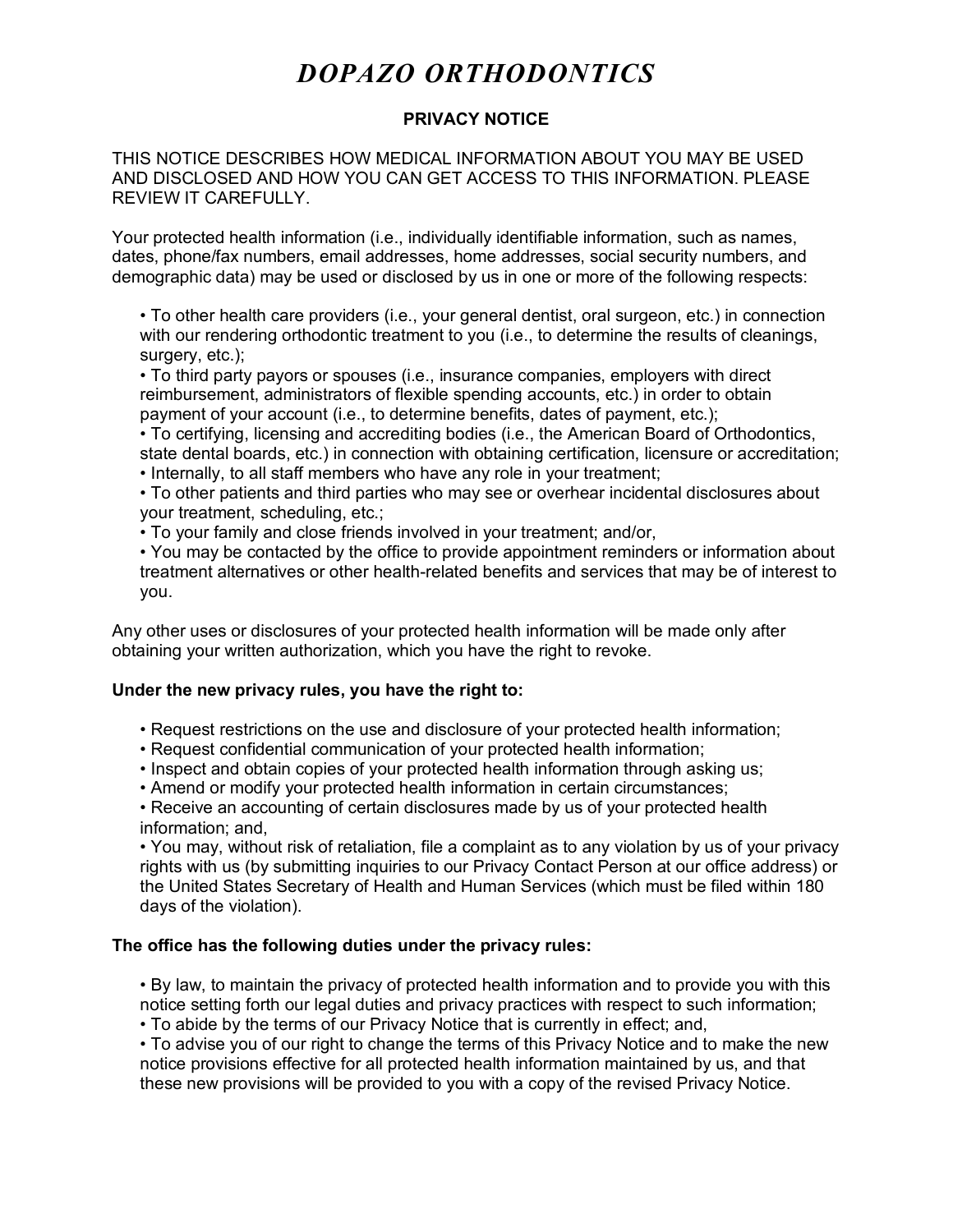### **Please note that the office is not obligated to:**

• Honor any request by you to restrict the use or disclosure of your protected health information;

• Amend your protected health information if, for example, it is accurate and complete; or,

• Provide an atmosphere that is totally free of the possibility that your protected health information may be incidentally overheard by other patients and third parties.

This privacy notice is effective as of the date of your signature. If you have any questions about the information in this Notice, please ask for our Privacy Contact Person or direct your questions to this person at our office address. Thank you.

### **PATIENT ACKNOWLEDGMENT**

I hereby acknowledge that I have received and reviewed a copy of this Privacy Notice.

Patient's/Parent's/Guardian's Signature Date